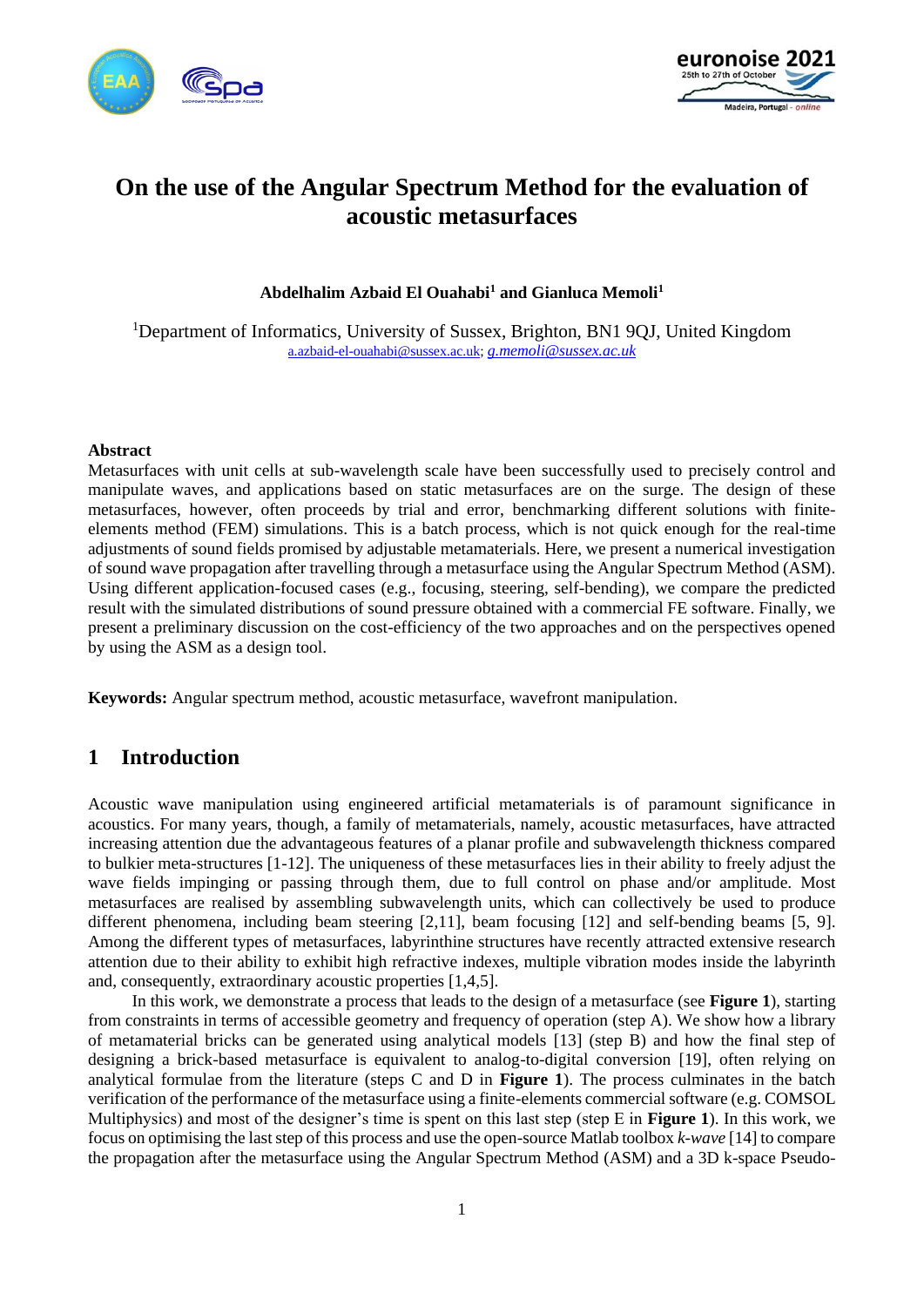

Spectral Method (PSM), while benchmarking the results with a full finite-elements COMSOL model (FEM). Results show that using ASM is a quick and efficient tool to verify the performance of acoustic metasurfaces in real time adjustments, with potential to be used in the design itself.



<span id="page-1-0"></span>**Figure 1**. A schematic of the process of designing a metasurface underpinning this work. First, an analytical model based on transfer matrices [13] is used to generate a library of metamaterial bricks (B) from constraints in terms of geometry and frequency operation (A). Analytical phase distributions are then selected from the literature [4, 18] to represent the desired functionalities (C) and used to design (D) a brick-based metasurface [19]. In this work, we compare different numerical methods for propagation (E).

# **2 Designing a library of bricks**

At the start of this work, we decided to use transmittive labyrinthine unit cells for our metasurfaces, like the one in **[Figure 1](#page-1-0)**A, with 1 mm side walls, and set. We set their dimensions to cuboids of size  $12.5 \times 12.5 \times 25$  mm, with 25 mm (i.e. 1 inch) in the direction of sound propagation and their main operating frequency to 3430 Hz (wavelength:  $\lambda_0 = 100$  mm at ambient temperature). We then parametrised each brick with three numbers:  $(m, n, l)$  where m and n are the (integer) number of horizontal bars respectively on the left and right side (of a brick section) and  $l$  is their length. All the bars were considered to be identical, with a fixed thickness  $w = 1$  mm.

To form the desired fields with optimal performance, the labyrinthine structures units should possess the ability to transmit sound wave effectively, while shifting phases with a  $2\pi$  range. To check whether this was possible with our geometrical constraints, we adapted to our brick design an analytical model, based on transfer matrices [13], that could give the amplitude and phase shift of the transmitted sound waves as a function of the parameters  $(m, n, l)$ . This model assumes a plane wave impinging normal to one side of each brick and no interactions between two adjacent bricks.

The results of this exercise (using Matlab 2021a) can be seen in **[Figure 2](#page-2-0)**, which reports the transmitted amplitude and the phase shift for five types of labyrinthine structure units as a function of the bar length, *l,* with wavelength,  $\lambda = 100$  mm. By changing the parameters  $(m, n)$ , it can be observed that the phase shift of the transmitted waves always increases smoothly with the bar length  $l$ , but also that the output phase does not cover the full range of  $(0,2\pi)$ . It is also noted that, in the region of bar lengths between 8 and 10 mm, the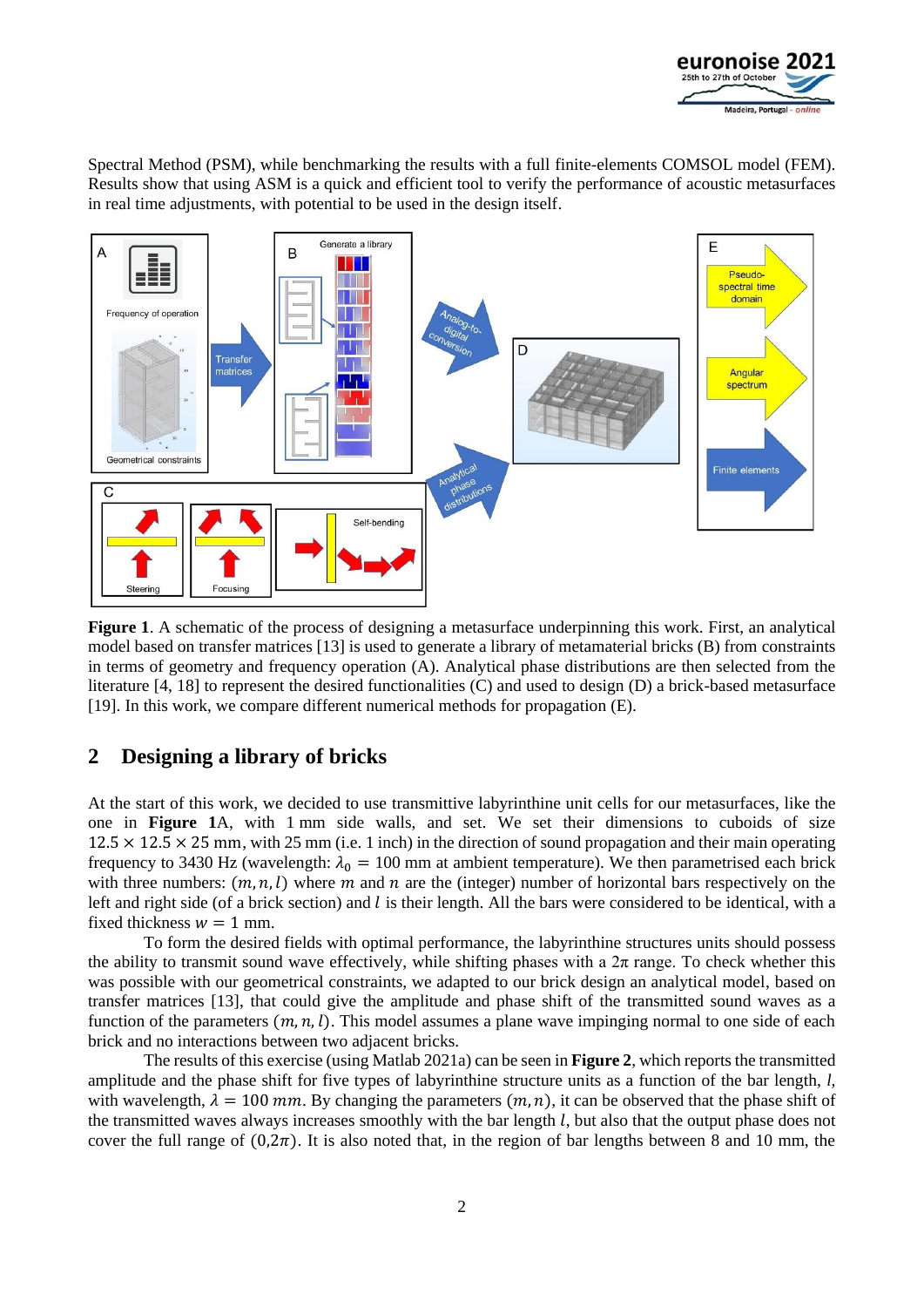

transmission is considerably reduced. As mentioned in [20], these two considerations reduce the shapes of acoustic field that can be realized with this geometry of bricks.



<span id="page-2-0"></span>**Figure 2.** (a) Amplitude and (b) Phase shift of the transmitted waves for five kinds of labyrinthine units as a function of the length *l* of the bar with wavelength  $\lambda = 100$  mm and different combinations of  $(m, n)$ .

Nevertheless, following the guidelines in [19], we selected among the many possible combinations of parameters a set of bricks that gave a phase shift in multiples of  $\pi/8$  while maximizing the transmission. This gave us 12 brick designs, each encoding a pre-defined phase shift  $h \cdot \pi/8$  where  $h = 0$  ... 11. In the following, we will refer to each of these pre-structured designs with its corresponding phase shift – i.e. "brick 7" will give a delay of  $\frac{7}{8}\pi$  (see **[Figure 1](#page-1-0)**B).

# **3 Metasurface design**

As hinted in **[Figure 1](#page-1-0)**, in this work we want to compare the performance of three propagation methods (**[Figure](#page-1-0)  [1](#page-1-0)**E) on three different types of metasurfaces: a steering plate, a focusing plate and a self-bending plate (Figure 1C). These three shapes were selected because each has the desired phase distribution in analytical form.

#### **3.1 Steering plate**

According to the generalized Snell's law [18], when the phase shift gradient along the interface,  $\frac{d\phi}{dx}$ , is a nonzero constant, the relation between the transmitted angle,  $\theta$ , and the phase shift gradient, can be written as:

$$
\sin(\theta) = \frac{\lambda}{2\pi} \frac{d\phi}{dx} \tag{1}
$$

where  $\lambda$  is the wavelength of the transmitted wave (here: 100 mm).

The generalized Snell's law implies the possibility of arbitrarily manipulating the directions of transmitted waves by modulating the phase gradient along the metasurface. This is currently achievable by mechanically substituting the brick distribution along the metasurface, but different researchers are looking into automated geometries. Twelve-bricks, with their phase shift from 0 to  $\frac{11\pi}{8}$ , were selected and arranged for steering the beam to the angle  $\theta = 30^0$ . Figure 3 shows the theoretical and discretised phase for steering the beam to the desired angle ..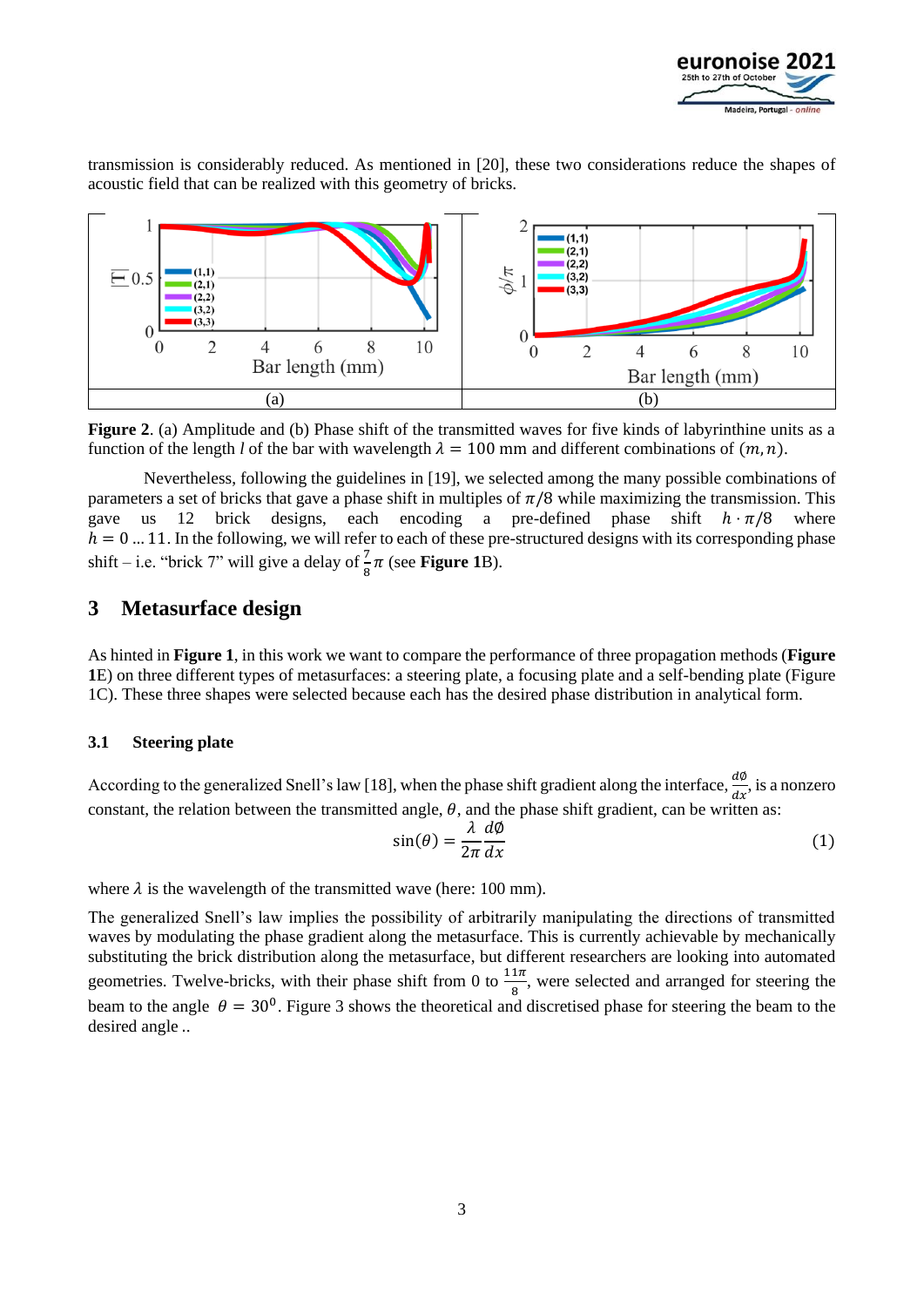



Figure 3. Phase shift along the metasurface used to propagate the beam in the designed angle of 30<sup>0</sup>. Blue dash-dot line shows the theoretical linear phase shift and solid black line show the discrete phase shift used for the three methods.

#### **3.2 Focusing plate**

Due to the full control of the phase profile, the metasurface can be conveniently reconfigured to become an acoustic lens with an arbitrary focal point. To form a focus spot with a focal length F, the phase profile should be expressed as [3]:

$$
\varphi(x,y) = \frac{2\pi}{\lambda} \left( \sqrt{x^2 + y^2 + F^2} - F \right) \tag{2}
$$

For this study, we realised metasurface 12x12 bricks have selected and distributed in 2D for focusing the beam at the desired focal point. Figure 4 shows a theoretical and discrete phase from the metasurface centre along x-axis for focusing the beam at 100 mm.



**Figure 4**. Phase shift from the centre of the metasurface used for beam focusing. Blue dash-dot line shows the theoretical linear phase shift and solid black line show the discrete phase shift used for the three methods.

#### **3.3 Self-bending plate**

For the last example in this work, we designed a metasurface with 40 x 40 bricks, imposing on it has been used for generating such a bending beam, and the phase profile provided by the metasurface should be written as [4]

$$
\phi(y) = k \left( y - 2r \sqrt{\frac{y}{r}} \right) \tag{3}
$$

Where r is the centre of the trajectory of bending.

Figure 5 shows the theoretical and discrete phase used for self-bending of the beam.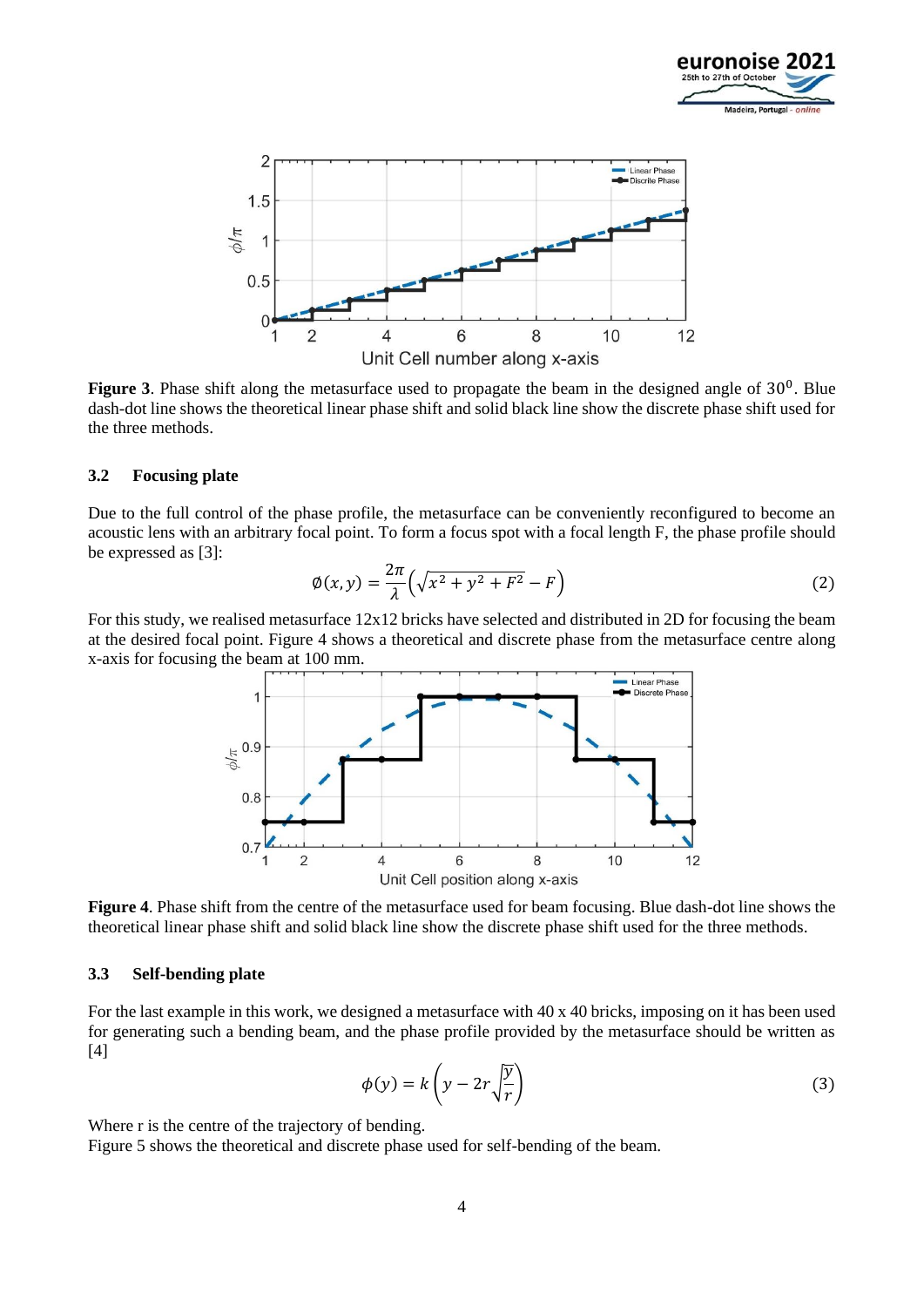



**Figure 5**. Phase shift along the metasurface used for self-bending. Blue dash-dot line shows the theoretical linear phase shift and solid black line show the discrete phase shift used for the three methods.

# **4 Theory**

In this work, we compare three different modelling (i.e. PSM, ASM and FEM) of sound wave propagation after travelling through a metasurface. Unless otherwise specified, calculations were performed using Matlab 2018.

### **4.1 k-space Pseudo-Spectral time domain Method**

The PSM method [14,15] is a time-stepping scheme for full wave acoustic simulations. This method is widely used as a wave equation solver, for example in the k-wave implementation [16], because of its computation efficiency. Spatial gradients are computed using a spectral method, while temporal gradients are computed using forward differences. This method has advantages over the finite difference time domain and finite element methods due to the reduced number of grid points needed per wavelength to reach convergence (i.e. typically two grid points per wavelength, compared to the six grid points per wavelength needed for FEM).

#### **4.2 Angular Spectrum Method**

The angular spectrum method is a technique for monochromatic modelling of a propagating wave field. The technique can predict an acoustic pressure field distribution over a plane, based upon knowledge of the pressure field distribution at a parallel plane, perpendicular to the direction of propagation as shown in Figure 6.



**Figure 6.** Definition of the coordinate system and the geometry of the ASM.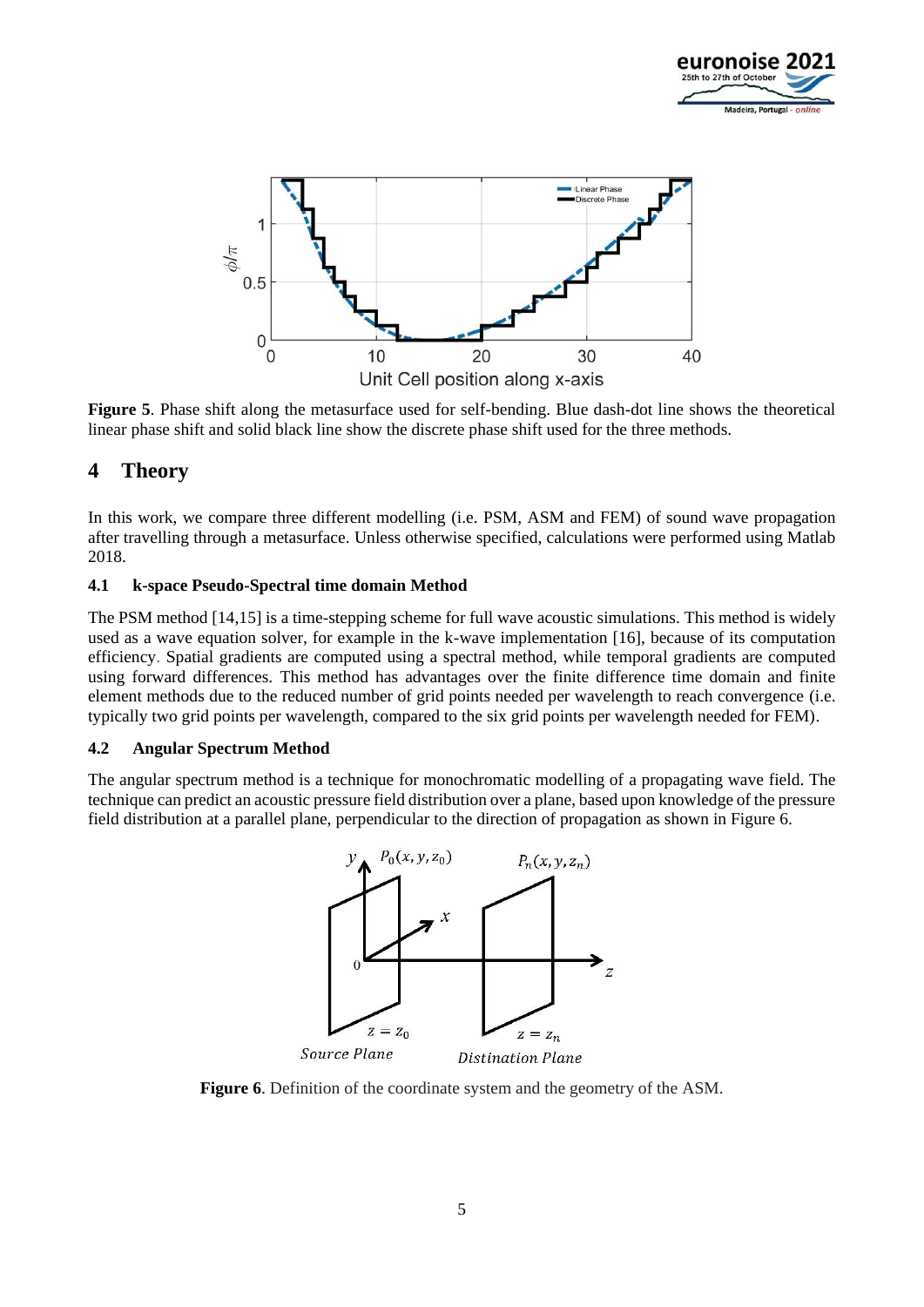

In Figure 6,  $P_0(x, y)$  is the known sound pressure at the source plane – at coordinate  $z_0$  – and we wish to determine the pressure distribution  $P_n$  at coordinate  $z_n$  along the propagation direction. This can be formulated as [17]:

$$
P_n(x, y, z_n) = F^{-1}\{\hat{P}_0(k_x, k_y, z_0)e^{-jk_z(z_n - z_0)}\}
$$
\n(4)

where  $F^{-1}$ {} represents the inverse Fourier transfer, and  $\hat{P}_0(k_x, k_y, z_0)$  is a 2D spatial Fourier transform of the source pressure given by

$$
\hat{P}_0(k_x, k_y, z_0) = \iint P_0(x, y, z_0) e^{-j(k_x x + k_y y)} dx dy
$$
\n(5)

and  $k_x$ ,  $k_y$  and  $k_z$  are the wave numbers along the respective axes. It is easy to see that

$$
k_z = \pm \sqrt{k^2 - k_x^2 - k_y^2},
$$
\t(6)

where  $k = \frac{\omega}{a}$  $\frac{w}{c}$  is the angular frequency  $\omega$  divided by the sound speed  $c$ .

#### **4.3 COMSOL Multiphysics**

For the purposes of this work, we have developed a COMSOL model of the different brick configurations, using the Acoustic Module and starting from the basic units generated in Figure 1B. The model was 2D for steering and self-bending, which have an inherent 2D profile, but had to move to 3D when the lens to ensure focusing with the lens assembly. All the models assumed a plane wave impinging perpendicularly on the metasurface. Only half of the metasurface was simulated, in the case of the lens, to exploiting its symmetries.

## **5 Results and discussion**

The open-source k-Wave Toolbox was used to compute wave propagation using a continuous wave source for each cell unit constituting the metasurface, with the phase shift predicted by generalized Snell's law for steering, focusing or self-bending the wavefront. The amplitude has been determined from the Fig. 2(a) which correspond to the phase shift selected for cell units. The Angular Spectrum Method was used to project the pressure distributions over the metasurface to another parallel plane to the metasurface by using t

#### **5.1 Acoustic beam steering**

A 12x12 brick assembly, providing a discrete phase profile that resembles the desired linearly gradient phase profile,  $\phi(y) = k \sin(\theta)y$ , has been used for beam steering, where  $\theta$  is the desired beam angle ( $\theta = 30^{\circ}$ ) herein) and  $k$  is the wavenumber of the wave propagation. In order to calculate its performance, the angle of deviation of the beam was calculated at different distances from the metasurface and the simulated angles of deviation for ASM and FEM have been shown in Figure 7.



**Figure 7**. Simulated angle of deviation at different distances from the metasurface.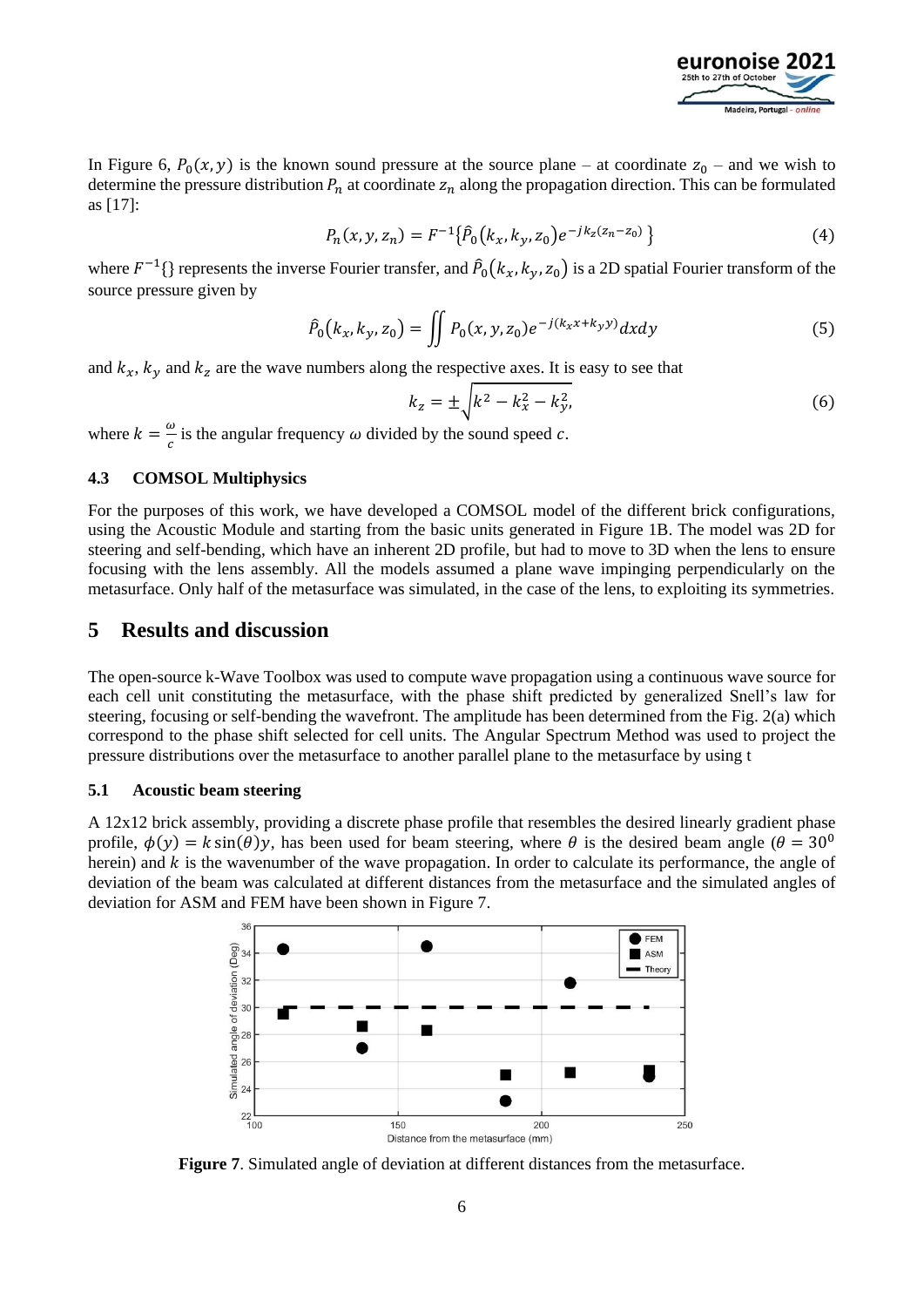

At most distances, ASM presents good results in comparison with FEM. At 110 mm the angle of deviation is very close to the theory, which gives 29<sup>0</sup>. It should be observed that, when the distance from the metasurface increases, the angle of deviation moves away from the theoretical angle.

#### **5.2 Acoustic beam focusing**

As mentioned previously, 12x12 bricks have been used for the beam focusing metasurface. Figures 8 and 9 show a normalized pressure, along the 2D-Colour presentation of the pressure for the three methods at the focal point, 100 mm. Results show good agreement between the three methods, but in terms of computation the ASM proved to be faster than the other two methods.



**Figure 8**. Normalized pressure along the x-axis at the focal point F=100 mm.



**Figure 9**. 2D-Colour presentation of the field distribution at the focal point 100 mm. Half of 2D-colour presentation presented for FEM. Left top by PSM and the bottom by ASM.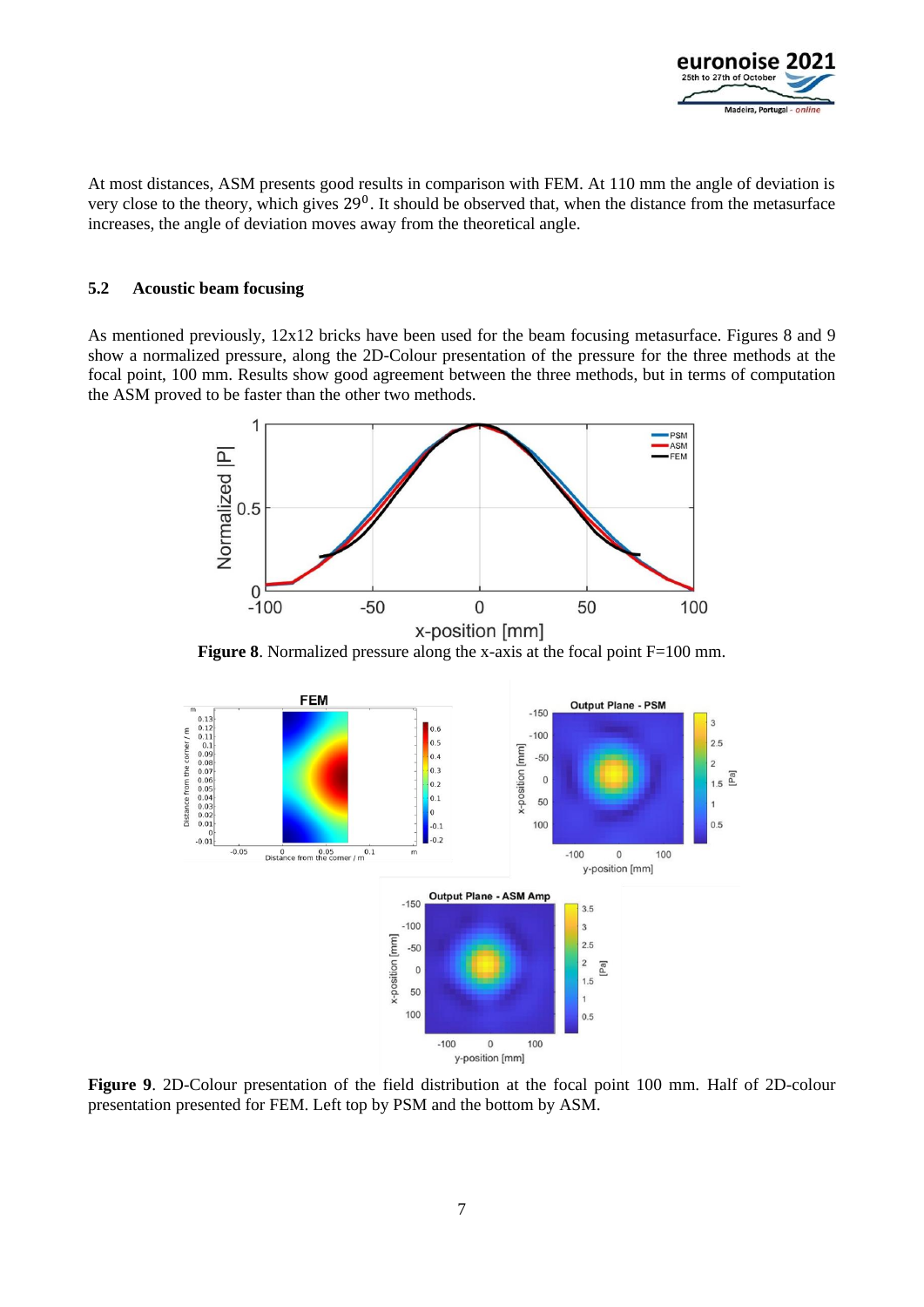

#### **5.3 Acoustic beam self-bending**

To produce a self-bending of the beam, a larger metasurface than the other cases, 40x40 bricks, has been used. This choice was necessary, to capture within the metasurface both the part creating the lower part of the bend and the other, closing the trajectory. A 2D colour representation of the pressure along the z-axis (and therefore calculated using the PSM) is shown in Figure 10.



**Figure 10**. 2D-Colour presentation of the sound pressure along the z-axis using the PSM.

Results in Figure 10 show a self-bending of the beam along the designed arc trajectory. The same self-bending was obtained by ASM, as shown in Figure 11. Since ASM (in *k-wave*) is designed to project on parallel planes, a slicing visualisation has been used in Figure 11.



**Figure 11**. 2D-Colour presentation of the sound pressure at various distances from the metasurface in the range 50 mm to 500 mm, using the ASM. The vertical axis shows the number of the plane.

# **6 Conclusions**

A numerical investigation of sound wave propagation after travelling through a metasurface using the ASM, PSM and FEM has been presented in this work, for steering, focusing and self-bending of the beam. ASM shows a good agreement, when compared with both the FEM and the PSM, and is quicker than FEM in terms of computation time. This method should be an efficient tool for visualising the real-time adjustments of sound fields required by adjustable metamaterials. One of the further advantages of using the angular spectrum is that it can be inverted: given a desired pressure distribution, it can be used to back-propagate the field to the metasurface, thus determining how the metasurface has to sculpt the impinging wave. For some simple cases,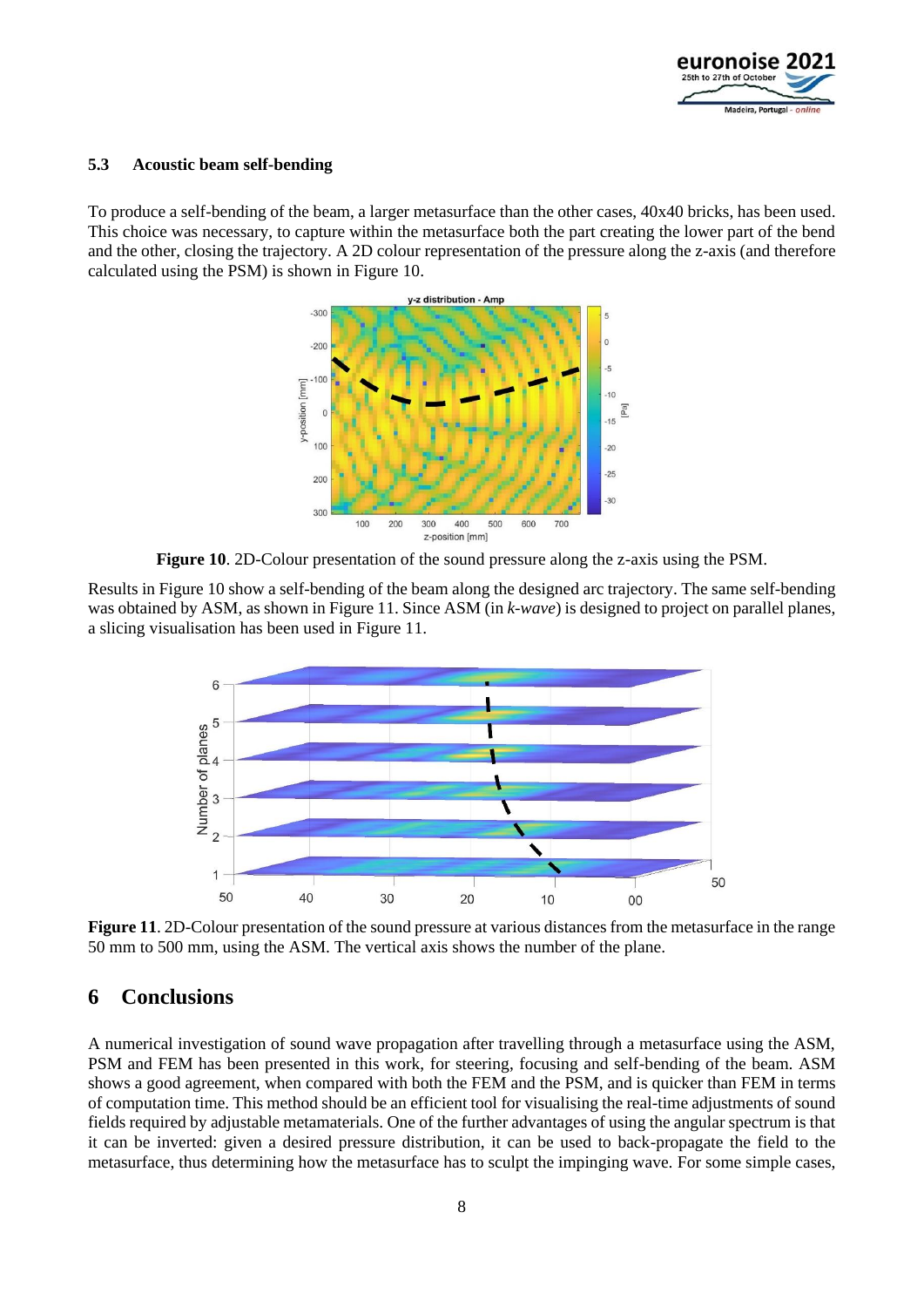

like the ones in this study, this may lead to AI-driven metasurface design: a possibility that will be assessed in future studies.

# **Acknowledgements**

The authors acknowledge funding from the Engineering and Physical Sciences Research Council (EPSRC-UKRI) through project AURORA-EP/S001832/1

## **References**

- [1] Li, Y., Liang, B., Gu, Z. M., Zou, X. Y. & Cheng, J. C. Reflected wavefront manipulation based on ultrathin planar acoustic metasurfaces. Sci. Rep. 3, 2546 (2013).
- [2] Li, Y., Jiang, X., Liang, B., Cheng, J. C. & Zhang, L. Metascreen-based acoustic passive phased array. Phys. Rev. Appl. 4, 024003 (2015).
- [3] Li, Y. et al. Theory of metascreen-based acoustic passive phased array. New J. Phys. 18, 043024 (2016).
- [4] Yong Li et al. Experimental realization of full control of reflected waves with subwavelength acoustic metasurfaces. Phys. Rev. Appl. 2, 064002 (2014).
- [5] Xie, Y. et al. Wavefront modulation and subwavelength diffractive acoustics with an acoustic metasurface. Nat. Commun. 5, 5553 (2014).
- [6] Mei, J. & Wu, Y. Controllable transmission and total reflection through an impedance-matched acoustic metasurface. New J. Phys. 16, 123007 (2014).
- [7] Zhu, X. et al. Implementation of dispersion-free slow acoustic wave propagation and phase engineering with helical-structured metamaterials. Nat. Commun. 7, 11731 (2016).
- [8] Al Jahdali, R. & Wu, Y. High transmission acoustic focusing by impedance matched acoustic metasurfaces. Appl. Phys. Lett. 108, 031902 (2016).
- [9] Li, Y. & Assouar, M. B. Three-dimensional collimated self-accelerating beam through acoustic metascreen. Sci. Rep. 5, 17612 (2015).
- [10] Jiang, X., Li, Y., Liang, B., Cheng, J. & Zhang, L. Convert acoustic resonances to orbital angular momentum. Phys. Rev. Lett. 117, 034301 (2016).
- [11] Li Cai, Jihong Wen, Dianlong Yu, Zhimiao Lu, Xing Chen, and Xiang Zhao. Beam steering of the acoustic metasurface under a subwavelength periodic modulation, Appl. Phys. Lett. 111, 201902 (2017).
- [12] Di-Chao Chen,1 Xing-Feng Zhu,1,2,a) Qi Wei,1 Da-Jian Wu,1,a) and Xiao-Jun Liu2. Broadband acoustic focusing by Airy-like beams based on acoustic metasurfaces, Journal of Applied Physics 123, 044503 (2018).
- [13] Abdelhalim Azbaid El Ouahabi, Letizia Chisari and Gianluca Memoli. Analytical and experimental investigation of the transmission/reflection coefficient from labyrinthine metamaterials. Proceedings of Meetings on Acoustics, Vol. 42, 065003 (2020).
- [14] B. E. Treeby and B. T. Cox, **"**k-Wave: MATLAB toolbox for the simulation and reconstruction of photoacoustic wave-fields," *J. Biomed. Opt.,* vol. 15, no. 2, p. 021314, (2010).
- [15] T. D. Mast, L.P. Souriau, D.-L.D. Liu, M. Tabei, A.I. Nachman, and R.C. Waag, "A k-space method for large-scale models of wave propagation in tissue," IEEE Trans. Ultrason. Ferroelectr. Freq. Control, vol. 48, pp.341-354, (2001).
- [16] See http://www.k-wave.org (Last viewed 17 September 2020).